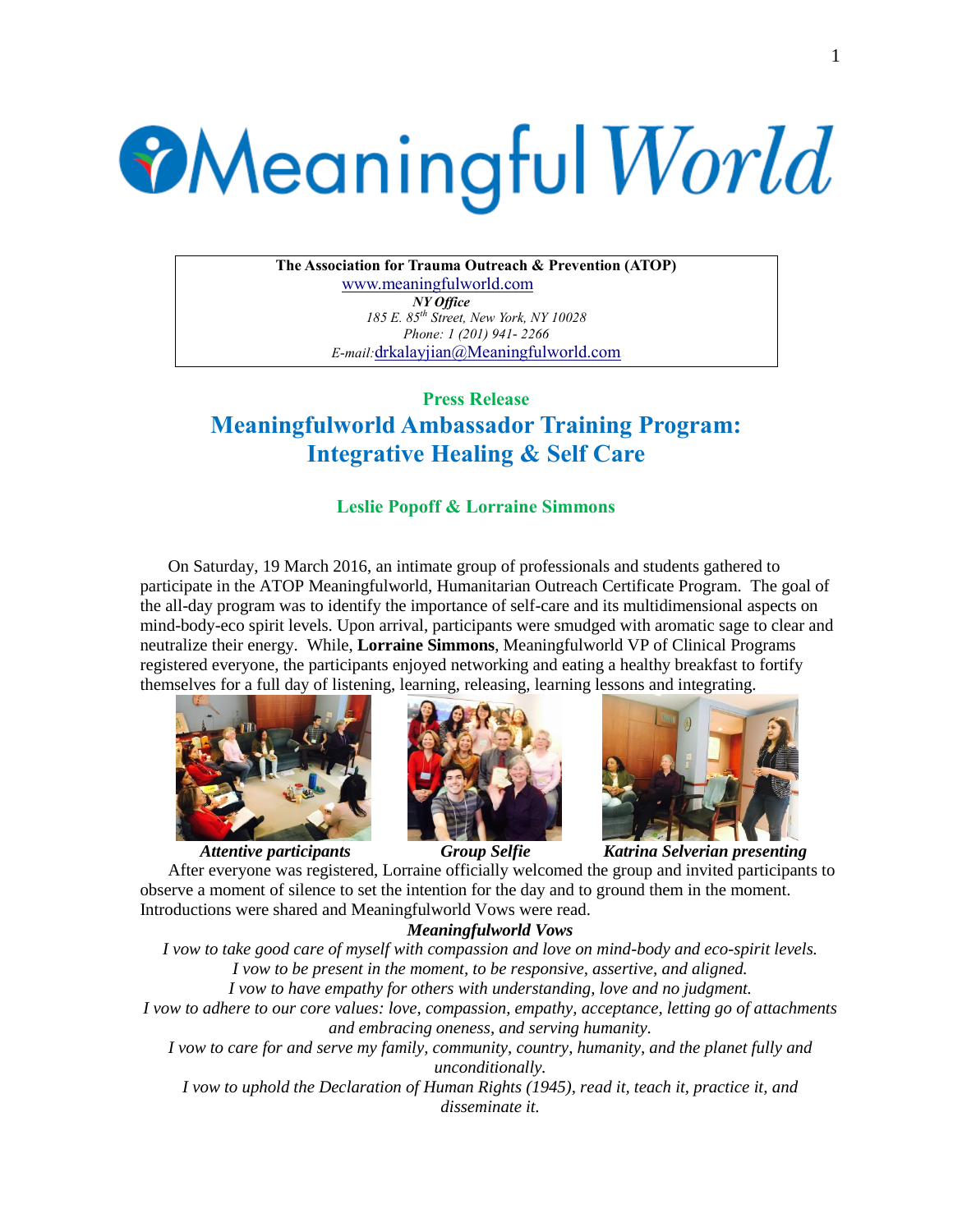*I vow to learn the 7-step Integrative Healing Model, commit to practice it, teach it, and disseminate* 

*it.*

*I vow to practice forgiveness, shifting from the ego reaction, to an empathic, mindful and loving response.* 

*I vow to commit to a life-time journey of self-knowledge, and continue my growth on mind body ecospirit levels, to promote unity, oneness and energetic interconnectedness around the world.*

**Irene Tananyan**, an Ambassador in training, led the group in meditative chanting which helped to create a sense of peace, mindfulness and community.

**Dr. Ani Kalayjian**, founder and President of ATOP Meaningfulworld, passionately, presented a reading of her recently written, poignant poem, *"Gratitude to Mother Earth,"* which she wrote in honor of the 60thAnniversary of the Commission on the Status of Women. **Dr. Kalayjian** reminded the group of two significant celebrations in March. On March 8 International Woman's Day was celebrated, and on March 20 World Happiness day was celebrated.

**Dr. Kalayjian** was the facilitator for the lecture portion of the workshop. With participants, well fed, well-grounded and eager to learn; she began the morning session with a power point presentation which highlighted those factors that contribute to our experience of happiness. It is not the materialistic objects that we might gather, but rather the experience of caring for ourselves and others and giving as well as forgiving. The importance of breath, posture, preventative approaches to maintaining health, a focus on the present, and the nurturing of positive thoughts and attitudes all contribute to our sense of well-being. She then presented an overview of the stages of human development as theorized by Erikson, Sullivan, and Kohlberg. With this foundation of developmental theory, participants gained a greater understanding of the impact of trauma, and the interventions needed for recovery, healing, integration, and empowerment.

A quote by Rumi exemplified the importance of focusing on ourselves as agents of change rather than holding on to judgments and expectations for others.

### **"Yesterday I was clever so I wanted to change the world… Today I am wise so I am changing myself."**

**Dr. Kalayjian** highlighted her signature 7-Step Integrative Healing Model which has been highly successful in the treatment of trauma and PTSD. Research has demonstrated that trauma is experienced psychologically and physically, and impacts individuals on a cellular level that can be passed on from one generation to the next. The development of a Genogram was illustrated as a valuable tool to facilitate our understanding of the emotional roles we play in our families and the impact that has on our interaction in all other groups in which we participate.

One of the most moving visual images was a photograph taken in India of rolling hills covered with a multitude of colorful wildflowers. This beautiful natural wonder was actually created by a woman who for 25 years hiked those hills and planted the bulbs and seeds that grew into the majestic, colorful landscape that others can enjoy today. **Dr. Kalayjian** asked of the participants; "Where are your seeds? And how consistent are you in nurturing and caring for them"?



. .









**David Kirshbaum**, Director of New York Operations for Nonviolence International, was the Visionary Speaker. **Mr. Kirshbaum** spoke about the UN's efforts to support NGO's work towards